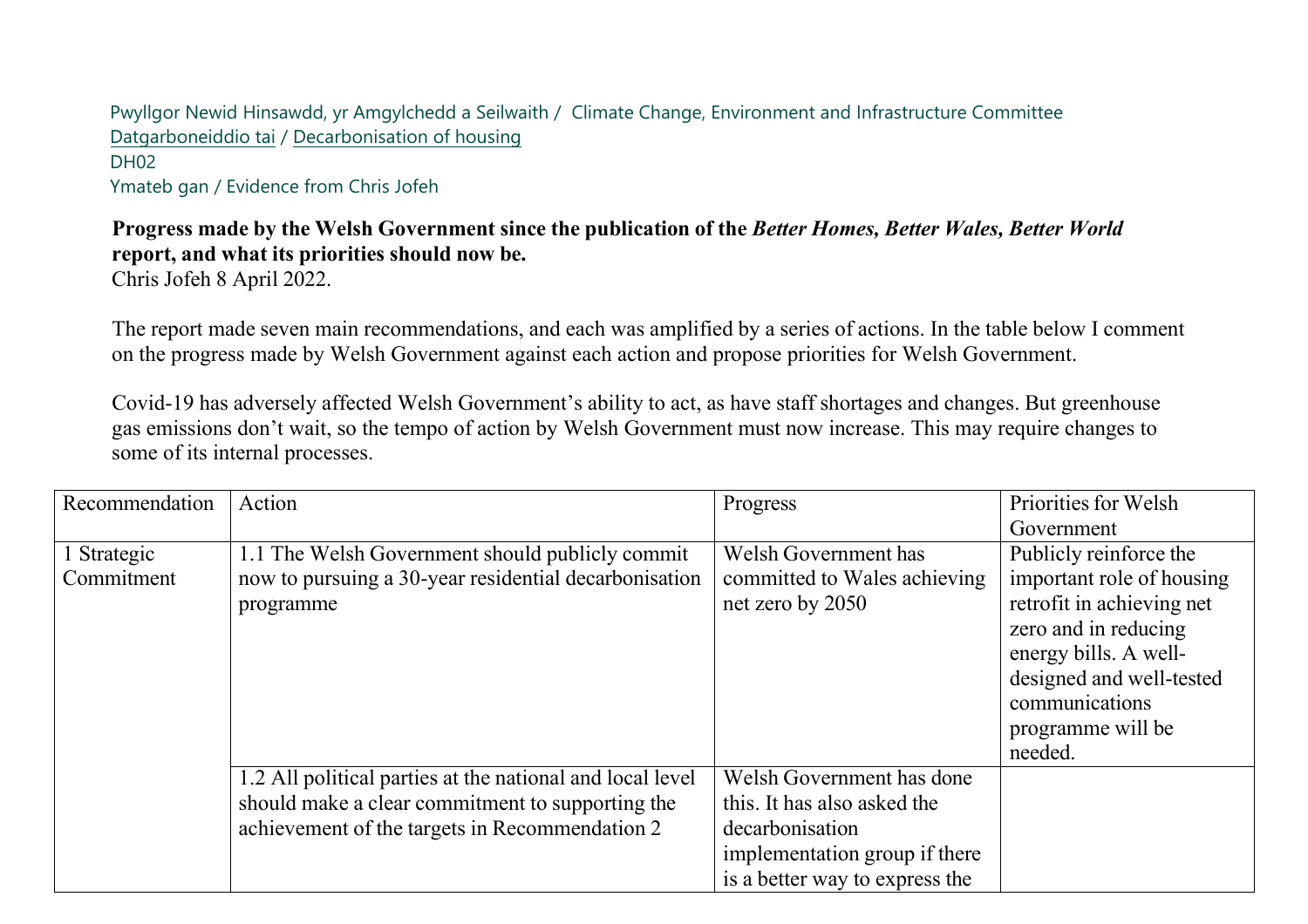|                                                       | target than by reference to<br>SAP/EPC |                             |
|-------------------------------------------------------|----------------------------------------|-----------------------------|
| 1.3 No later than 2025, all new homes in Wales must   | Private homes                          | <b>Private Homes</b>        |
| be built to be low carbon, energy and water efficient | Building Regs are slowly               | Require new homes to be     |
| and climate resilient.                                | being tightened                        | Net Zero ready for 2030.    |
|                                                       | Homes built with public sector         | Homes built with public     |
| Independent checks must be made to ensure these       | funding                                | sector funding              |
| higher standards are delivered. This will prevent the | <b>Welsh Development Quality</b>       | Require new homes to be     |
| challenge to retrofit homes becoming larger and       | Requirements 2021 requires             | Net Zero ready for 2030.    |
| more expensive. All homes built with public sector    | EPC A and forbids the use of           |                             |
| funding                                               | fossil fuel fired boilers to           | ("ready for 2030")          |
| should meet these standards no later than 2021        | provide domestic hot water             | recognises the further grid |
|                                                       | and space heating.                     | decarbonisation that will   |
|                                                       |                                        | be achieved by that date).  |
| 1.4 The Welsh Government should urgently start        | With the exception of ORP, no          | For comms. see 1.1.         |
| developing the recommendations and actions in this    | substantial progress.                  | For private homeowners      |
| report into an ambitious programme of action which    | Comms. has been poor.                  | (both occupiers and         |
| is ready for implementation in 2021. This must be     |                                        | landlords) much more        |
| underpinned by behaviour change principles and a      |                                        | needs to be done by         |
| communications plan reflecting them.                  |                                        | Welsh Government and        |
|                                                       |                                        | others to ensure that       |
|                                                       |                                        | private homeowners have     |
|                                                       |                                        | the capability, opportunity |
|                                                       |                                        | and motivation to           |
|                                                       |                                        | decarbonise their homes     |
|                                                       |                                        | and to run them without     |
|                                                       |                                        | wasting energy.             |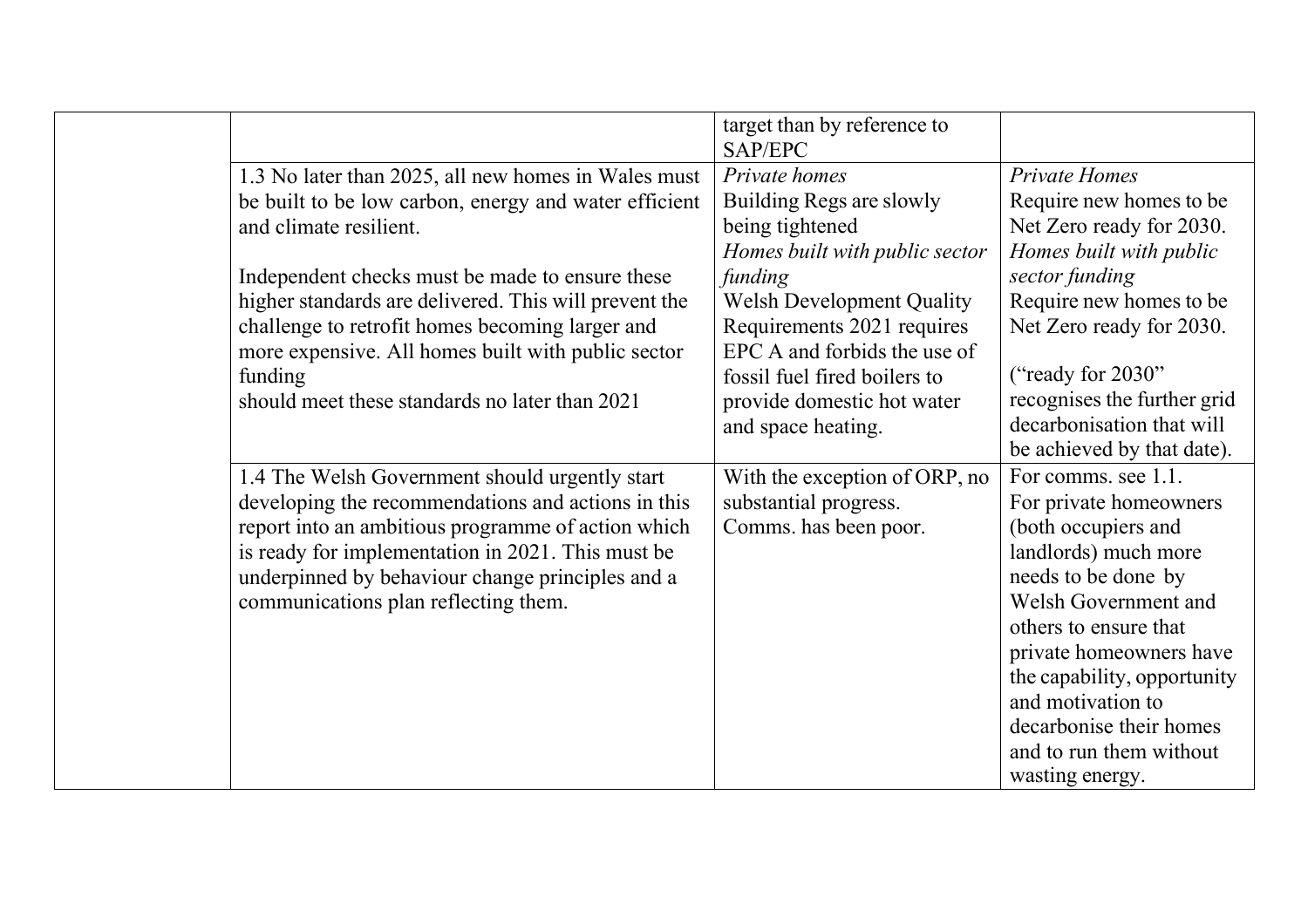| 2 Set Ambitious  | 2.1 By 2050 the housing stock must be retrofitted to   | Social housing                 | See 1.4, 3.1 and 4.8.      |
|------------------|--------------------------------------------------------|--------------------------------|----------------------------|
| Targets          | beyond SAP90 to achieve an EPC Band A rating,          | Slow start.                    | Welsh Government should    |
|                  | recognising that not all homes will be able to achieve | Other sectors                  | also consider setting      |
|                  | this                                                   | Even slower.                   | specific targets with      |
|                  |                                                        |                                | penalties for failure to   |
|                  |                                                        |                                | meet those targets.        |
|                  | 2.2 Lobby the UK government to support and             | I do not know if Welsh         |                            |
|                  | encourage the further decarbonisation of the energy    | Government lobbied UK          |                            |
|                  | supply grids because Wales will not achieve the        | Government, but grid           |                            |
|                  | carbon reduction target without it.                    | decarbonisation has continued  |                            |
|                  |                                                        | and is forecast to continue.   |                            |
|                  | 2.3 The Welsh Government should urgently               | Social homes                   |                            |
|                  | commence a 10-year programme to prioritise the         | Good progress but completion   |                            |
|                  | retrofit of certain homes.                             | by 2030 is uncertain.          |                            |
|                  | (a) The Welsh Government should set a target of        | Privately-owned homes          |                            |
|                  | EPC Band A for homes in social ownership and           | No action by Welsh             |                            |
|                  | homes in fuel poverty.                                 | Government to support early    |                            |
|                  | (b) The Welsh Government should incentivise early      | adopters                       |                            |
|                  | adopters to retrofit homes to a target of EPC Band A   |                                |                            |
| 3 Ensure Quality | 3.1 The Welsh Government should fund the creation      | No progress. This is a serious | Welsh Government should    |
| and Delivery     | of and publicly promote a "Home Logbook" for           | blocker to progress.           | mandate and subsidise a    |
| across Tenures   | every home to guide energy efficiency decisions and    |                                | programme in which every   |
|                  | investments.                                           |                                | home in Wales is surveyed  |
|                  |                                                        |                                | and its Building           |
|                  |                                                        |                                | <b>Renovation Passport</b> |
|                  |                                                        |                                | (BRP) created by the end   |
|                  |                                                        |                                | of 2025. (BRP is the       |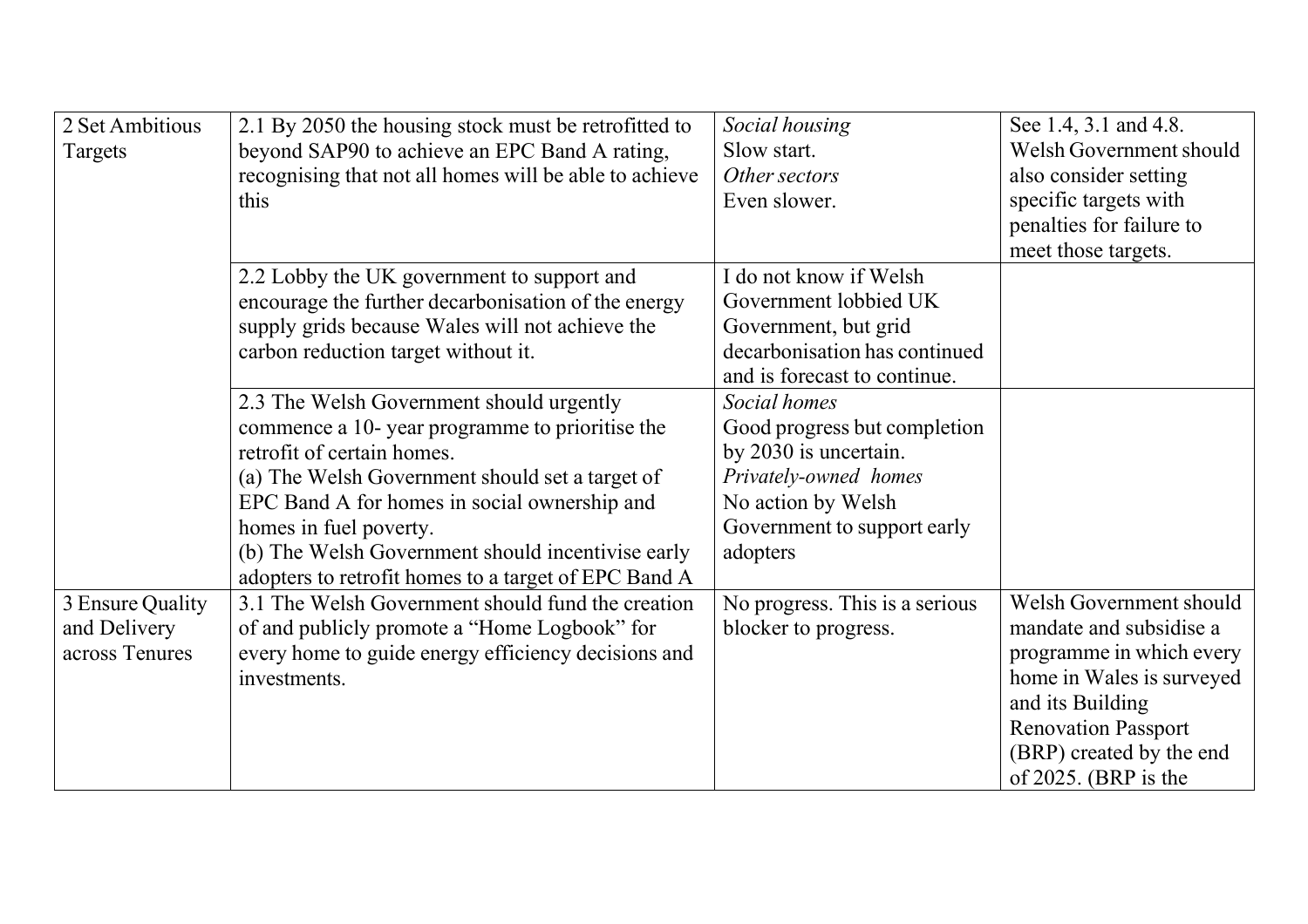|                                                          |                                  | Green Finance Institute's    |
|----------------------------------------------------------|----------------------------------|------------------------------|
|                                                          |                                  | preferred name for Home      |
|                                                          |                                  | Logbook).                    |
| 3.2 The Welsh Government should work with                | Lessons will be learned from     | Work with stakeholders       |
| stakeholders and other interested organisations to       | ORP which will inform the        | and other interested         |
| create and fund an independent quality assurance         | new quality regime.              | organisations to create and  |
| regime that is appropriate for single homes as well as   |                                  | fund an independent          |
| multi property projects.                                 |                                  | quality assurance regime     |
|                                                          |                                  | that is appropriate for      |
|                                                          |                                  | single homes as well as      |
|                                                          |                                  | multi property projects,     |
|                                                          |                                  | based upon the lessons       |
|                                                          |                                  | learned during ORP.          |
| 3.3 Ensure the new quality regime is appropriate and     | Quality regime                   | Quality regime               |
| accessible to SMEs in Wales as well as larger firms      | As above.                        | As above                     |
| and that all have access to the skills and training they | Training                         | Training                     |
| need to take advantage of a 30-year retrofit             | SMEs in Wales have been          | WG should create a simple    |
| programme.                                               | strong supporters of the         | skills matrix, what training |
|                                                          | apprenticeship programme in      | is available where and the   |
|                                                          | Wales, but as there are no       | relevant qualification       |
|                                                          | clear frameworks in green        | outcome. Suggest WG          |
|                                                          | skills, they are not prepared to | could work with MCS          |
|                                                          | provide engagement until a       | /Trustmark to develop a      |
|                                                          | model exists.                    | Wales Kitemark system.       |
|                                                          |                                  | More than just technical     |
|                                                          |                                  | training will be required:   |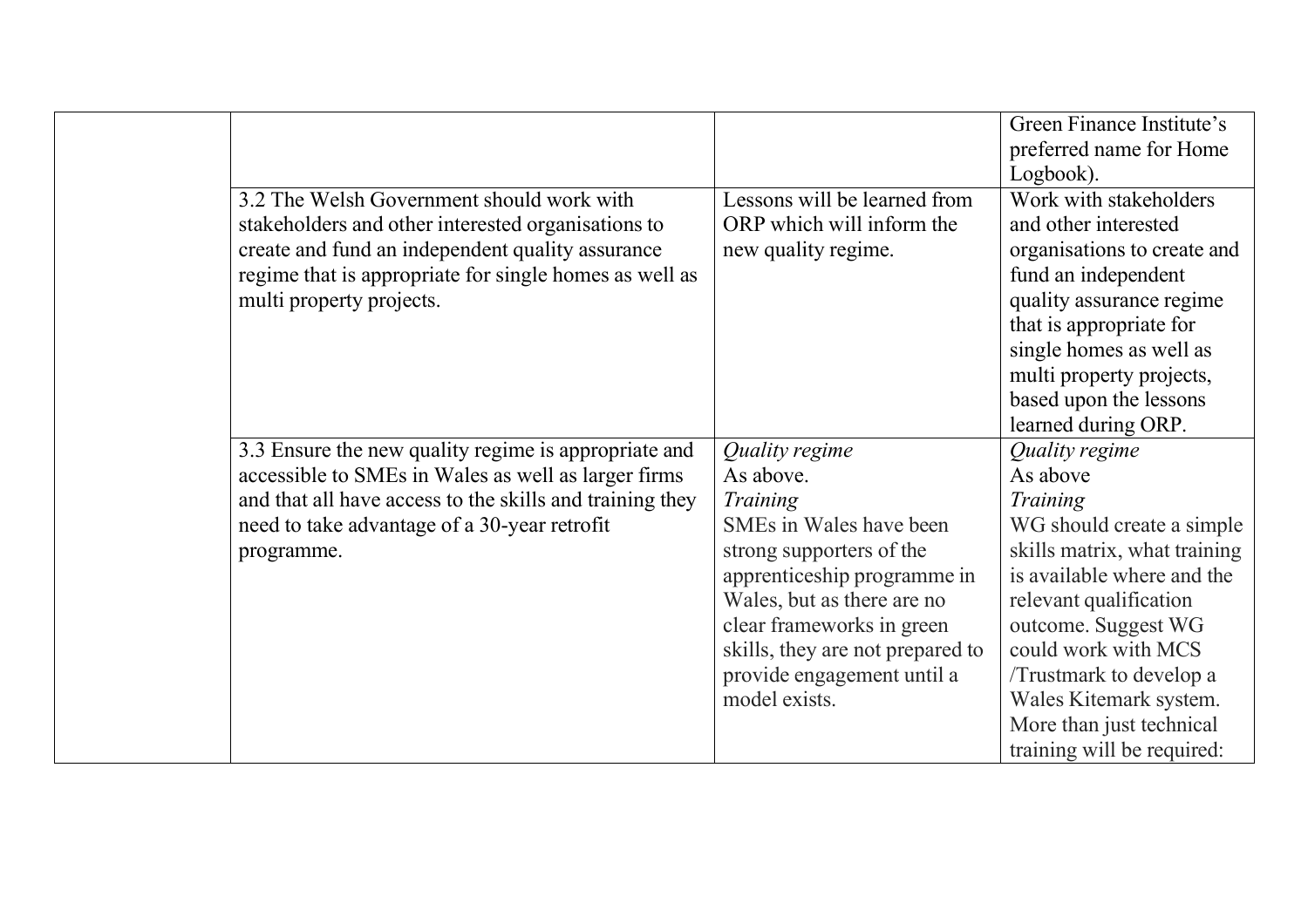|                                             |                                                                                                                                                                                                                                                                                              |                                                                                                                                                                                                                                                                                                             | this report contains<br>sensible advice.                                                      |
|---------------------------------------------|----------------------------------------------------------------------------------------------------------------------------------------------------------------------------------------------------------------------------------------------------------------------------------------------|-------------------------------------------------------------------------------------------------------------------------------------------------------------------------------------------------------------------------------------------------------------------------------------------------------------|-----------------------------------------------------------------------------------------------|
|                                             | 3.4 Encourage and support businesses in Wales to<br>deliver projects that will result in the best community<br>benefits                                                                                                                                                                      | ORP seeks to do this.                                                                                                                                                                                                                                                                                       | Act on lessons from each<br>phase of ORP so that<br>benefits are maximised<br>across Wales    |
|                                             | 3.5 Encourage and support social landlords to extend<br>their residential upgrade activities beyond their own<br>portfolios to help deliver improvements to homes<br>owned by their occupiers and by private sector<br>landlords.                                                            | No progress.<br>ORP2 was to have involved<br>work to homes owned by<br>private landlords but this idea<br>was dropped.                                                                                                                                                                                      | ORP3 should involve<br>work to the homes of both<br>owner-occupiers and<br>private landlords. |
| 4 Incentivising<br>and Supporting<br>Action | 4.1 The Welsh Government must urgently undertake<br>detailed modelling of the costs associated with the<br>targets set out in Recommendation 2. This will<br>inform priority early action according to tenure,<br>archetype and geography and specifically to verify<br>the 10-year targets. | Cost data is being collected in<br>ORP1 and will continue to be<br>collected in subsequent<br>phases.                                                                                                                                                                                                       | Publish lessons learned as<br>soon as possible.                                               |
|                                             | 4.2 Continue the WHQS for social landlords and the<br>£108M per year funding associated with it, on the<br>basis that they deliver against the stretching targets<br>set out in Recommendation 2                                                                                             | It appears likely that the draft<br>for consultation of WHQS2,<br>expected in May 2022, will<br>contain demanding targets for<br>affordable warmth and<br>environmental impact; and<br>that Dowry and MRA funding<br>will continue. There is still no<br>WHQS funding for traditional<br>RSL <sub>s</sub> . | See 4.4.                                                                                      |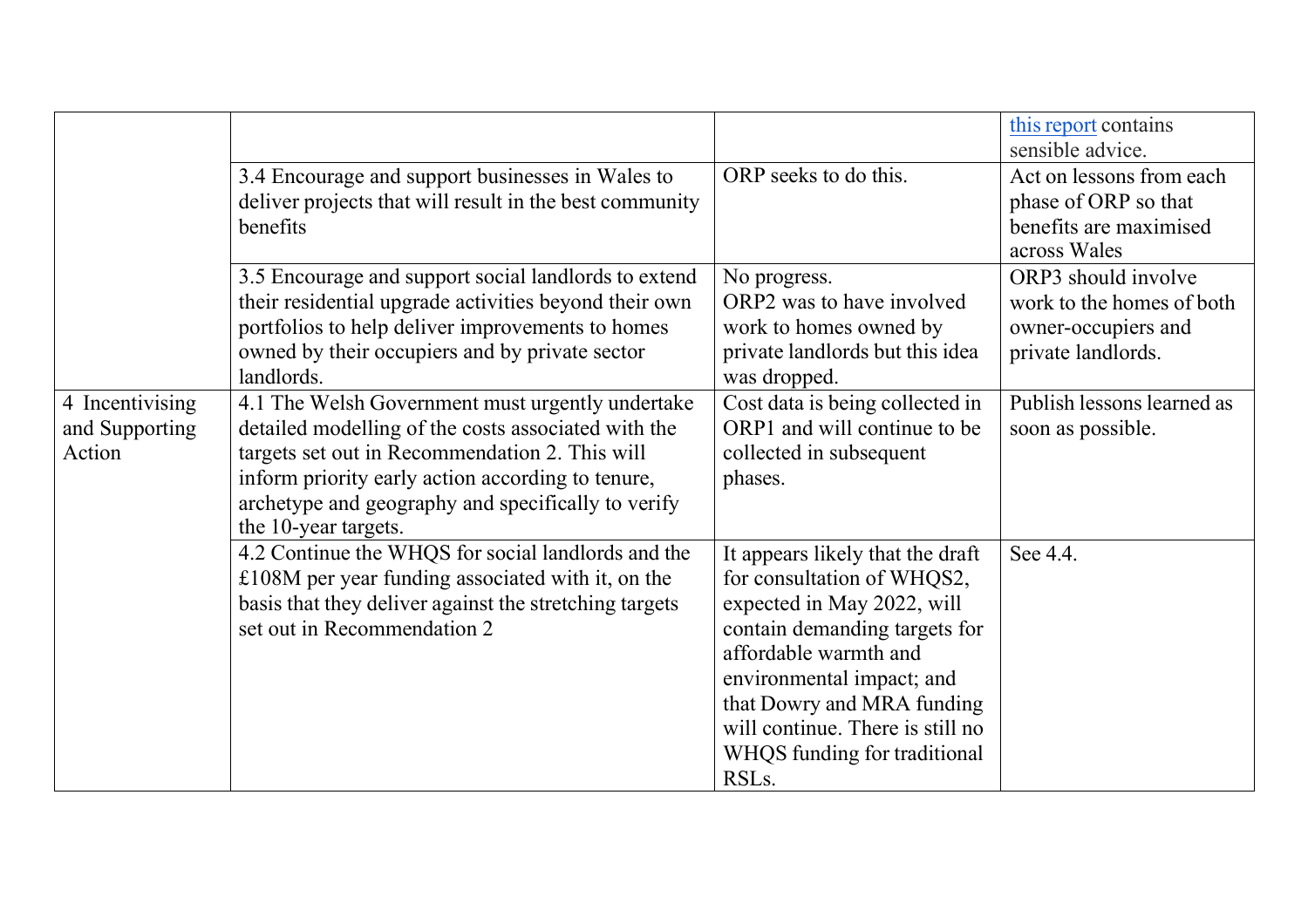| 4.3 Provide guidance and support to social landlords<br>to enable them to meet the challenging new targets in<br>Recommendation 2                                                           | I am not aware of any<br>guidance published yet. CEW<br>is producing guidance as part<br>of ORP1.                                                                                                   |                                                                                                          |
|---------------------------------------------------------------------------------------------------------------------------------------------------------------------------------------------|-----------------------------------------------------------------------------------------------------------------------------------------------------------------------------------------------------|----------------------------------------------------------------------------------------------------------|
| 4.4 Find a financial solution for traditional RSLs who<br>do not currently receive WHQS resources to enable<br>them to meet the stretching targets described in<br>Recommendation 2.        | No progress.                                                                                                                                                                                        | This should be a priority                                                                                |
| 4.5 Ensure existing public sector funding<br>programmes that support the improvement of homes<br>are amended to align with the outcomes and targets<br>recommended in this report           | The Warm Homes programme<br>funds energy efficiency<br>improvements to eligible<br>households, but I am unaware<br>if its targets and outcomes are<br>aligned with the report's<br>recommendations. | Warm Homes processes<br>and improvements should<br>be in accordance with the<br>requirements of WHQS2.   |
| 4.6 Make resources available to fund the<br>development of Home Logbooks, detailed in<br>Recommendation 3, and the funding of uptake by<br>homeowners.                                      | Social sector<br>These are being trialled in<br>ORP.<br>Privately-owned homes<br>No progress                                                                                                        | See 3.1.                                                                                                 |
| 4.7 The process for homeowners applying for<br>financial support should be as straightforward as<br>possible, and be linked to the need for a<br>Home Logbook described in Recommendation 3 | No progress                                                                                                                                                                                         | The Development Bank of<br>Wales should play a key<br>role in developing and<br>supporting this process. |
| 4.8 Urgently create financial support mechanisms to<br>enable owner-occupiers and private landlords who<br>wish to improve the energy efficiency of their                                   | Owner-occupiers<br>No progress.<br>Private landlords                                                                                                                                                | The Development Bank of<br>Wales should play a key<br>role in supporting the                             |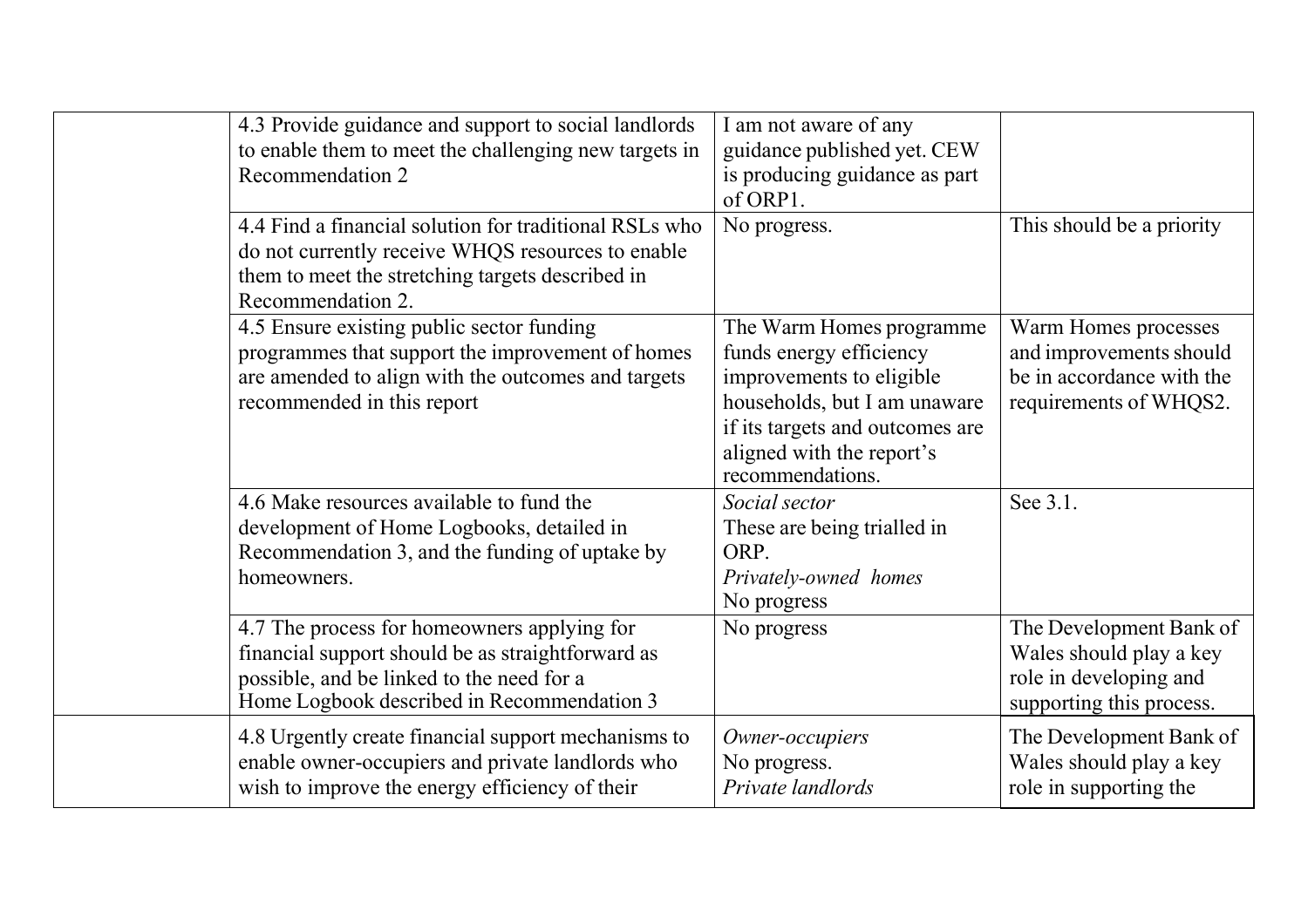| properties. Press the UK Government for financial<br>support.                                                                                                | Landlords can apply through<br>ECO/NEST if they are aware<br>of a tenant's financial position<br>(the tenant must be on specific<br>benefits).<br>UK Government funding was<br>allocated to English local<br>authorities through the Local<br><b>Authority Delivery (LAD)</b><br>scheme, to improve the energy<br>efficiency of homes of low-<br>income households, help<br>reduce fuel poverty and phase<br>out high carbon fossil fuel<br>heating. There should have<br>been some consequential<br>funding for Wales, but I am<br>not aware that this was<br>provided. | development of financial<br>support mechanisms for<br>owner-occupiers and<br>private landlords. The<br>importance and urgency of<br>tackling climate change<br>require urgent action and<br>some risk taking by DBW. |
|--------------------------------------------------------------------------------------------------------------------------------------------------------------|--------------------------------------------------------------------------------------------------------------------------------------------------------------------------------------------------------------------------------------------------------------------------------------------------------------------------------------------------------------------------------------------------------------------------------------------------------------------------------------------------------------------------------------------------------------------------|----------------------------------------------------------------------------------------------------------------------------------------------------------------------------------------------------------------------|
| 4.9 Longer term and/or more innovative non-<br>financial solutions need to be quickly identified,<br>piloted, field-trialled and, if successful, rolled out. | Social sector<br>ORP is doing this<br>Privately-owned homes<br>No progress, though it is<br>expected that some lessons<br>from ORP will be transferable.                                                                                                                                                                                                                                                                                                                                                                                                                 | See 4.8                                                                                                                                                                                                              |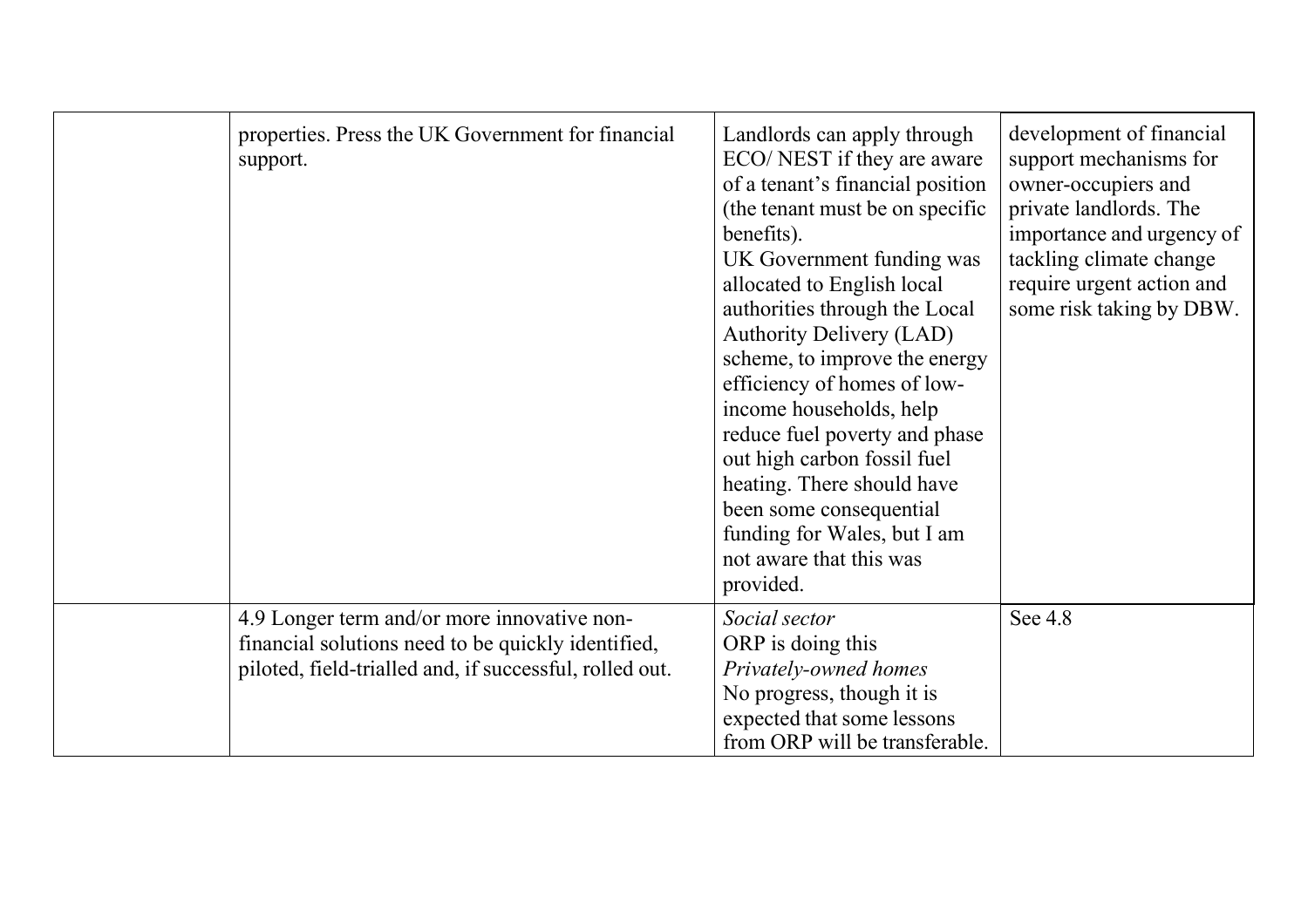| 5 Data and<br>Knowledge            | 5.1 All relevant information, including energy<br>consumption data from before and after retrofit<br>activities, should be used to inform the<br>measurement of progress, policy development and<br>investment. The data collection process will need to<br>inform the Low Carbon Delivery Plan                                                         | ORP will provide very<br>valuable data, but data from<br>privately-owned homes is also<br>needed                                                                   | Welsh Government should<br>engage with BEIS and the<br>Data Communications<br>Company, which holds<br>smart meter data, to press<br>for the availability of<br>aggregated LSOA-based*<br>month by month energy<br>consumption data.                                                 |
|------------------------------------|---------------------------------------------------------------------------------------------------------------------------------------------------------------------------------------------------------------------------------------------------------------------------------------------------------------------------------------------------------|--------------------------------------------------------------------------------------------------------------------------------------------------------------------|-------------------------------------------------------------------------------------------------------------------------------------------------------------------------------------------------------------------------------------------------------------------------------------|
| 6 Test and<br>Rollout              | 6.1 Establish a fund of at least £100 million to<br>continue until 2030 to pay for the development of<br>small and large-scale testing of innovative solutions,<br>not limited to technical issues, which will help to<br>decarbonise Welsh homes. The Welsh Government's<br>successful Innovative Housing Programme (IHP)<br>provides a model for this | ORP is an exemplary<br>programme and is in its<br>second year. Welsh<br>Government has made a multi-<br>year funding commitment to<br>the end of this Senedd term. | See 3.5                                                                                                                                                                                                                                                                             |
| 7 The Importance<br>of Communities | 7.1 Encourage and support community involvement<br>in the development and delivery of a new programme                                                                                                                                                                                                                                                   | I am unaware of any progress<br>in this area.                                                                                                                      | Welsh Government should<br>begin by organising<br>workshops with relevant<br>communities, networks,<br>associations and third<br>sector organisations to<br>a) review expectations and<br>create a common<br>understanding of the<br>scope, resources and<br>timeline of a national |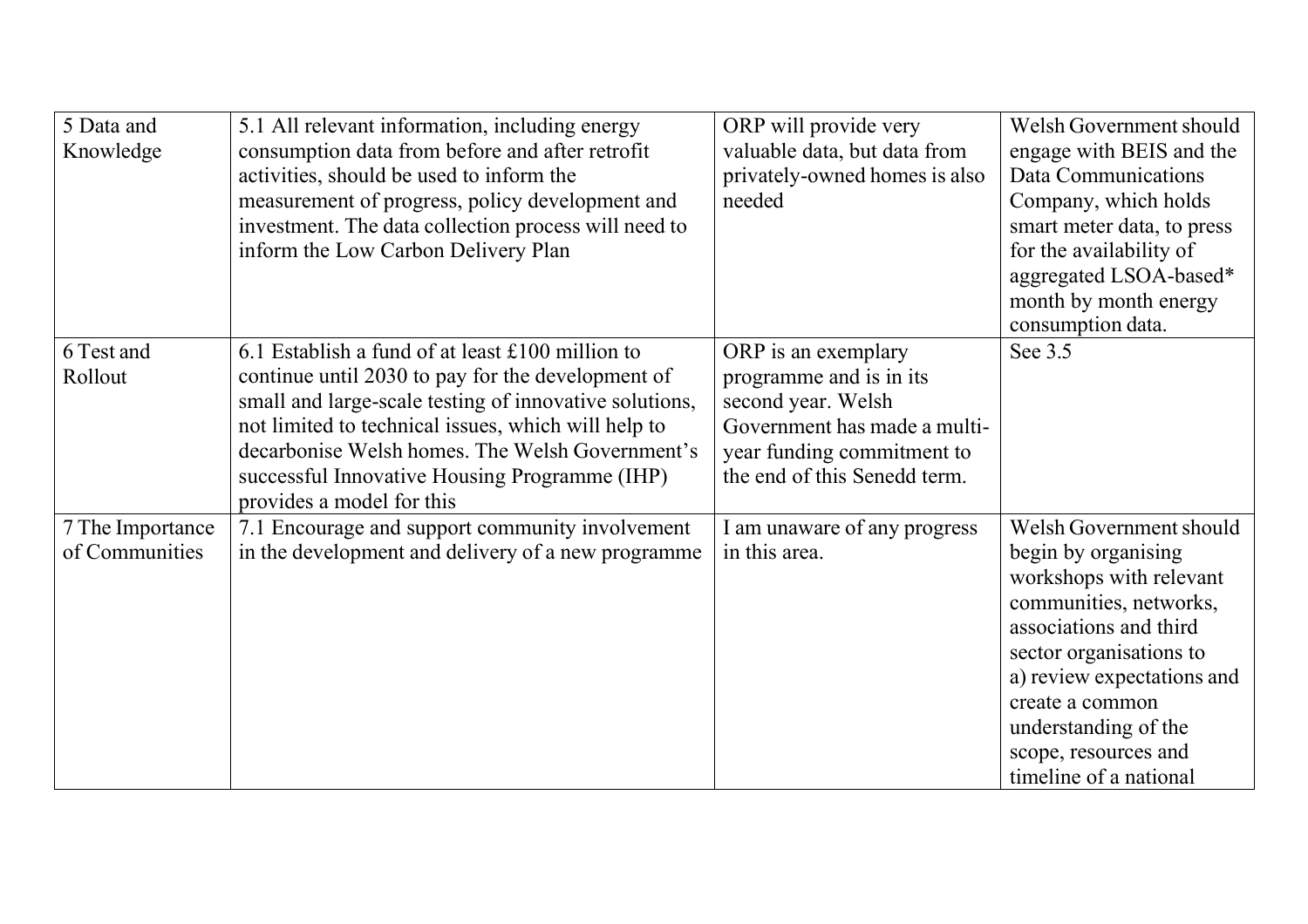|  | programme of residential           |  |
|--|------------------------------------|--|
|  | decarbonisation and                |  |
|  | $\vert$ b) identify the roles that |  |
|  | different parties could            |  |
|  | play.                              |  |

\*LSOA (Lower Super Output Area) is the geographic unit used in the Welsh Index of Multiple Deprivation. There are 1,896 LSOAs in Wales each with a population of about 1,500 people.

## One further priority.

Current Welsh planning guidance forbids the installation of an ASHP within 3m of the boundary of a property. That will cause serious problems for a very large number of Welsh homes. The equivalent distance in English planning guidance is 1m. Welsh Government should urgently revise its planning guidance to allow ASHPs much closer to a property boundary, or an openable window, provided the appropriate acoustic criteria are met.

## An all-Wales building stock model.

The Committee may not be aware that an all-Wales building stock model is being created by a team at the UCL Energy Institute. A building stock model is a computer-based 'digital twin' of all the buildings in an area. Such models already exist for London and Sheffield. South-east Wales will be the first area to be modelled.

Building stock models can be used to assess energy demand in large numbers of buildings in relation to a range of variables, including built form, age, construction and activities. Poorly performing buildings can be identified, and the potential for retrofit evaluated. Policies for addressing fuel poverty can be evaluated by making links to confidential socioeconomic data on occupants. In conjunction with building energy-simulation tools, scenarios can be investigated for retrofit, the potential for renewables and issues in demand-side management.